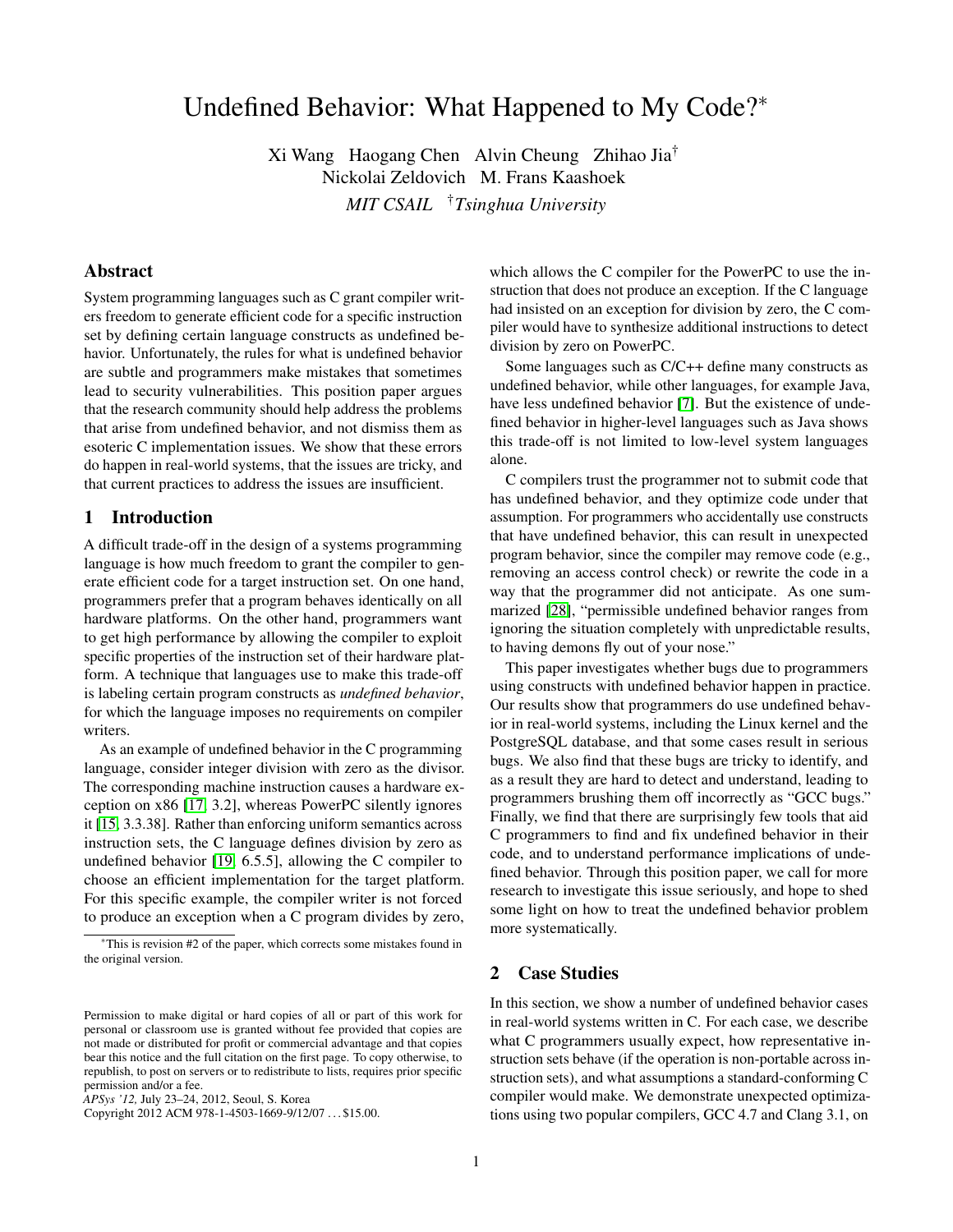```
if (!msize)
   msize = 1 / msize; /* provoke a signal */
```
<span id="page-1-0"></span>Figure 1: A division-by-zero misuse, in lib/mpi/mpi-pow.c of the Linux kernel, where the entire code will be optimized away.

```
if (\text{arg2} == 0)ereport(ERROR, (errcode(ERRCODE_DIVISION_BY_ZERO),
                     errmsg("division by zero")));
/* No overflow is possible */
PG_RETURN_INT32((int32) arg1 / arg2);
```
<span id="page-1-1"></span>Figure 2: An unexpected optimization voids the division-by-zero check, in src/backend/utils/adt/int8.c of PostgreSQL. The call to ereport(ERROR, ...) will raise an exception.

Linux/x86-64 with the default optimization option -O2 only, unless noted otherwise.

#### 2.1 Division by Zero

As mentioned earlier, at the instruction set level, x86 raises an exception for a division by zero [\[17,](#page-5-0) 3.2], while MIPS [\[22,](#page-5-5) A.6] and PowerPC [\[15,](#page-5-1) 3.3.38] silently ignore it. A division by zero in C is undefined behavior [\[19,](#page-5-2) 6.5.5], and a compiler can thus simply assume that the divisor is always non-zero.

[Figure 1](#page-1-0) shows a division-by-zero misuse in the Linux kernel. From the programmer's comment it is clear that the intention is to signal an error in case msize is zero. When compiling with GCC, this code behaves as intended on an x86, but not on a PowerPC, because it will not generate an exception. When compiling with Clang, the result is even more surprising. Clang assumes that the divisor msize must be non-zero—on any system—since otherwise the division is undefined. Combined with this assumption, the zero check !msize becomes always false, since msize cannot be both zero and non-zero. The compiler determines that the whole block of code is unreachable and removes it, which has the unexpected effect of removing the programmer's original intention of guarding against the case when msize is zero.

Division by zero may cause trickier problems when the compiler reorders a division [\[23\]](#page-5-6). [Figure 2](#page-1-1) shows a failed attempt to defend against a division by zero in PostgreSQL. When arg2 is zero, the code invokes an error handling routine ereport(ERROR, ...) that internally signals an error and does not return to the call site. Therefore, the PostgreSQL programmer believed that the division by zero would never be triggered.

However, the programmer failed to inform the compiler that the call to ereport(ERROR, ...) does not return. This implies that the division will *always* execute. Combined with the assumption that the divisor must be non-zero, on some platforms (e.g., Alpha, S/390, and SPARC) GCC moves the division *before* the zero check arg2 == 0, causing division by zero [\[5\]](#page-5-7). We found seven similar issues in PostgreSQL, which were noted as "GCC bugs" in source code comments.

## 2.2 Oversized Shift

Intuitively, a logical left or right shift of an *n*-bit integer by *n* or more bits should produce 0, since all bits from the original value are shifted out. Surprisingly, this is false at both the

```
groups_per_flex = 1 \ll sbi->s_log_groups_per_flex;
/* There are some situations, after shift the
   value of 'groups_per_flex' can become zero
   and division with 0 will result in fixpoint
   divide exception */
if (groups_per_flex == 0)
   return 1;
flex\_group\_count = ... / groups\_per\_flex;
```
<span id="page-1-2"></span>Figure 3: A failed attempt to fix a division-by-zero due to oversized shift [\[4\]](#page-5-8), in fs/ext4/super.c of the Linux kernel.

instruction set and the C language level. For instance, on x86, 32- and 64-bit shift instructions truncate the shift amount to 5 and 6 bits, respectively [\[17,](#page-5-0) 4.2], while for PowerPC, the corresponding numbers of truncation bits are 6 and 7 [\[15,](#page-5-1) 3.3.13.2]. As a result, shifting a 32-bit value 1 by 32 bits produces 1 on x86, since 32 is truncated to 0, while the result is 0 on PowerPC.

In C, shifting an *n*-bit integer by *n* or more bits is undefined behavior [\[19,](#page-5-2) 6.5.7]. A compiler can thus assume that the shift amount is at most  $n - 1$ . Under this assumption, the result of left-shifting 1 is always non-zero, no matter what the shift amount is, and this can lead to unexpected program behavior.

As an illustration, consider the code fragment from the ext4 file system in Linux, shown in [Figure 3.](#page-1-2) The code originally contained a security vulnerability where a division by zero could be triggered when mounting the file system [\[1,](#page-5-9) CVE-2009-4307].

Particularly, since sbi->s\_log\_groups\_per\_flex is read from disk, an adversary can craft an ext4 file system with that value set to 32. In that case, groups\_per\_flex, which is 1 << 32, becomes 0 on PowerPC. A programmer discovered that it would be used as a divisor later; to avoid the division by zero, the programmer added the zero check groups\_per\_flex ==  $\theta$  [\[4\]](#page-5-8).

As discussed earlier, Clang assumes that the left shift for calculating groups\_per\_flex is always non-zero. As a result, it concludes that the check is redundant and thus removes it. This essentially undoes the intent of the patch and leaves the code as vulnerable as the original.

## 2.3 Signed Integer Overflow

A common misbelief is that signed integer operations always silently wrap around on overflow using two's complement, just like unsigned operations. This is false at the instruction set level, including older mainframes that use one's complement, embedded processors that use saturation arithmetic [\[18\]](#page-5-10), and even architectures that use two's complement. While most x86 signed integer instructions do silently wrap around, there are exceptions, such as signed division that traps for INT\_MIN/−1 [\[17,](#page-5-0) 3.2]. On MIPS, signed addition and subtraction trap on overflow, while signed multiplication and division do not [\[22,](#page-5-5) A.6].

In C, signed integer overflow is undefined behavior [\[19,](#page-5-2) 6.5]. A compiler can assume that signed operations do not overflow. For example, both GCC and Clang conclude that the "overflow check"  $x + 100 < x$  with a signed integer *x* is always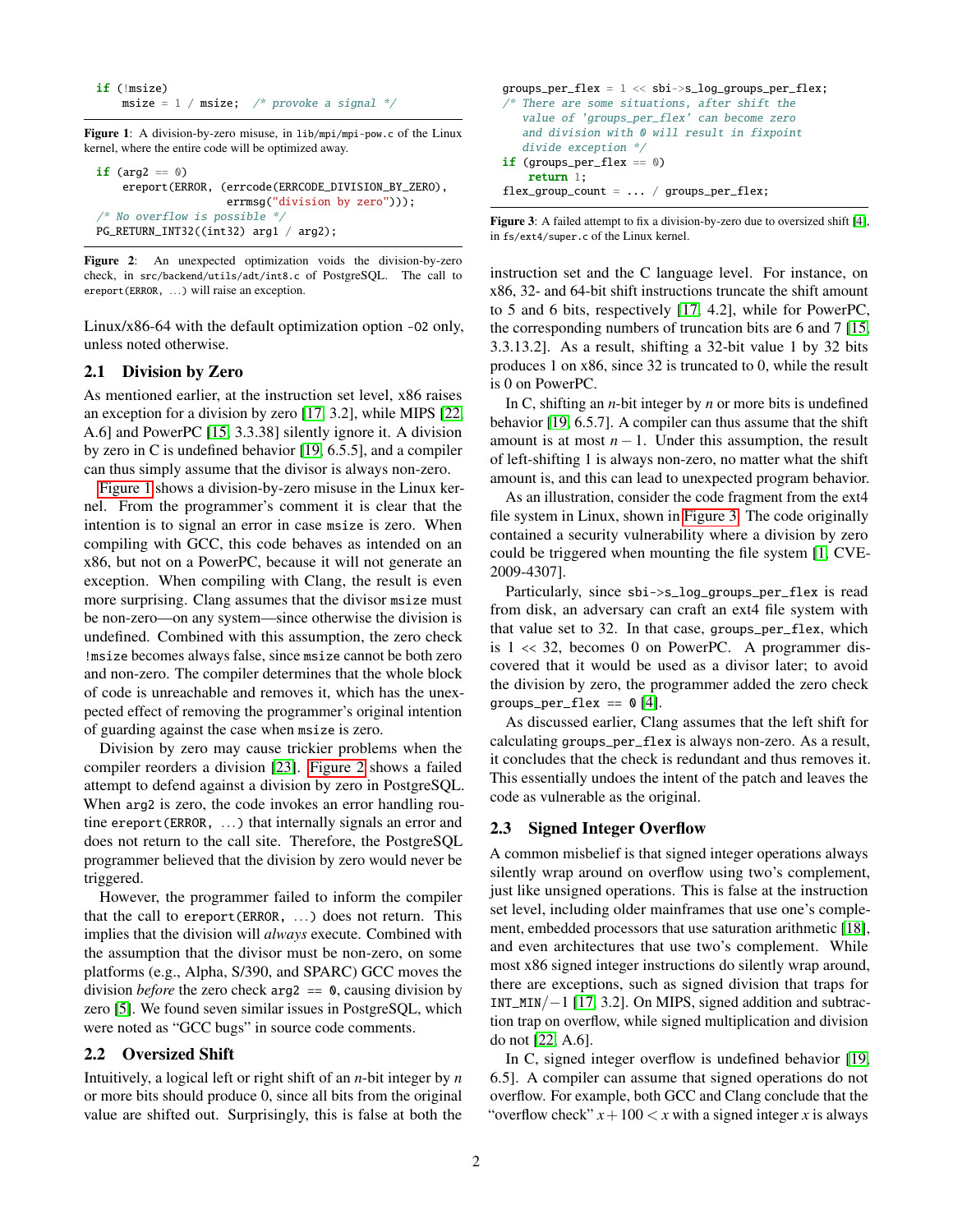```
int do_fallocate(..., loff_t offset, loff_t len)
{
    struct inode *inode = ...;
    if (offset \langle 0 | 1 len \langle 0 | 0 \ranglereturn -EINVAL;
       /* Check for wrap through zero too */
    if ((offset + len > inode->i_sb->s_maxbytes)
         || (offset + len < 0))
        return -EFBIG;
    ...
}
```
<span id="page-2-0"></span>Figure 4: A signed integer overflow check, in fs/open.c of the Linux kernel, which uses GCC's -fno-strict-overflow to prevent the check from being removed.

false, since they assume signed overflow is impossible. Some programmers were shocked that GCC turned the check into a no-op, leading to a harsh debate between the C programmers and the GCC developers [\[2\]](#page-5-11).

[Figure 4](#page-2-0) shows another example from the fallocate system call implementation in the Linux kernel. Both offset and len are from user space, which is untrusted, and thus need validation. Note that they are of the signed integer type loff\_t.

The code first rejects negative values of offset and len, and checks whether offset + len exceeds some limit. According to the comment "Check for wrap through zero too," the programmer clearly realized that the addition may overflow and bypass the limit check. The programmer then added the overflow check offset  $+$  len  $\lt$  0 to prevent the bypass.

However, GCC is able to infer that both offset and len are non-negative at the point of the overflow check. Along with the assumption that the signed addition cannot overflow, GCC concludes that the sum of two non-negative integers must be non-negative. This means that the check of fset  $+$  len  $<$  0 is always false and GCC removes it. Consequently, the generated code is vulnerable: an adversary can pass in two large positive integers from user space, the sum of which overflows, and bypass all the sanity checks. The Linux kernel uses GCC's -fno-strict-overflow to disable such optimizations.

#### 2.4 Out-of-Bounds Pointer

A pointer holds a memory address. Contrary to some expectations, an *n*-bit pointer arithmetic operation does not always yield an address wrapped around modulo 2 *n* . Consider the x86 family [\[17\]](#page-5-0). The limit at which pointer arithmetic wraps around depends on the memory model, for example,  $2^{16}$  for a near pointer,  $2^{20}$  for a huge pointer on 8086, and  $2^{64}$  for a flat 64-bit pointer on x86-64.

The C standard states that when an integer is added to or subtracted from a pointer, the result should be a pointer to the same object, or just one past the end of the object; otherwise the behavior is undefined [\[19,](#page-5-2) 6.5.6]. By this assumption, pointer arithmetic never wraps, and the compiler can perform algebraic simplification on pointer comparisons.

However, some programs rely on this undefined behavior to do bounds checking. [Figure 5](#page-2-1) is a code snippet from the Linux kernel. The check end < buf assumes that when size is large,

```
int vsnprintf(char *buf, size_t size, ...)
{
    char *end;
    /* Reject out-of-range values early.
       Large positive sizes are used for
       unknown buffer sizes. */
    if (WARN_ON_ONCE((int) size < 0))return 0;
    end = but f + size:\frac{1}{x} Make sure end is always >= buf \frac{x}{x}if (end < buf) { \ldots }
    ...
}
```
<span id="page-2-1"></span>Figure 5: A pointer wraparound check, in lib/vsprintf.c of the Linux kernel, which uses GCC's -fno-strict-overflow to prevent the check from being removed.

```
unsigned int
tun_chr_poll(struct file *file, poll_table * wait)
{
    struct tun_file *tfile = file->private_data;
    struct tun_struct *tun = __tun_get(tfile);
    struct sock *sk = tun->sk;
    if (!tun)
        return POLLERR;
    ...
}
```
<span id="page-2-2"></span>Figure 6: An invalid null pointer check due to null pointer dereference, in drivers/net/tun.c of the Linux kernel, which uses GCC's -fno-delete-null-pointer-checks to prevent such checks from being removed.

end (i.e., buf + size) will wrap around and become smaller than buf. Unfortunately, both GCC and Clang will simplify the overflow check buf + size < buf to size <  $\theta$  by eliminating the common term buf, which deviates from what the programmer intended. Specifically, on 32-bit systems Clang concludes that size  $\langle \mathbf{0} \rangle$  cannot happen because the preceding check already rejects any negative size, and eliminates the entire branch.

An almost identical bug was found in Plan 9's sprint function [\[10\]](#page-5-12). CERT later issued a vulnerability note against GCC [\[3\]](#page-5-13). The Linux kernel uses GCC's -fno-strict-overflow to disable such optimizations.

#### 2.5 Null Pointer Dereference

GCC, like most other C compilers, chooses memory address 0 to represent a null pointer. On x86, accessing address 0 usually causes a runtime exception, but it can also be made legitimate by memory-mapping address 0 to a valid page. On ARM, address 0 is by default mapped to hold exception handlers [\[20\]](#page-5-14).

In C, dereferencing a null pointer is undefined behavior [\[19,](#page-5-2) 6.5.3]. Compilers can thus assume that all dereferenced pointers are non-null. This assumption sometimes leads to undesirable behavior.

[Figure 6](#page-2-2) shows an example from the Linux kernel. The code dereferences tun via tun->sk, and only afterward does it validate that tun is non-null. Given a null tun, it was expected that this null-check-after-dereference bug would either cause a kernel oops as a result of the tun->sk dereference, or return an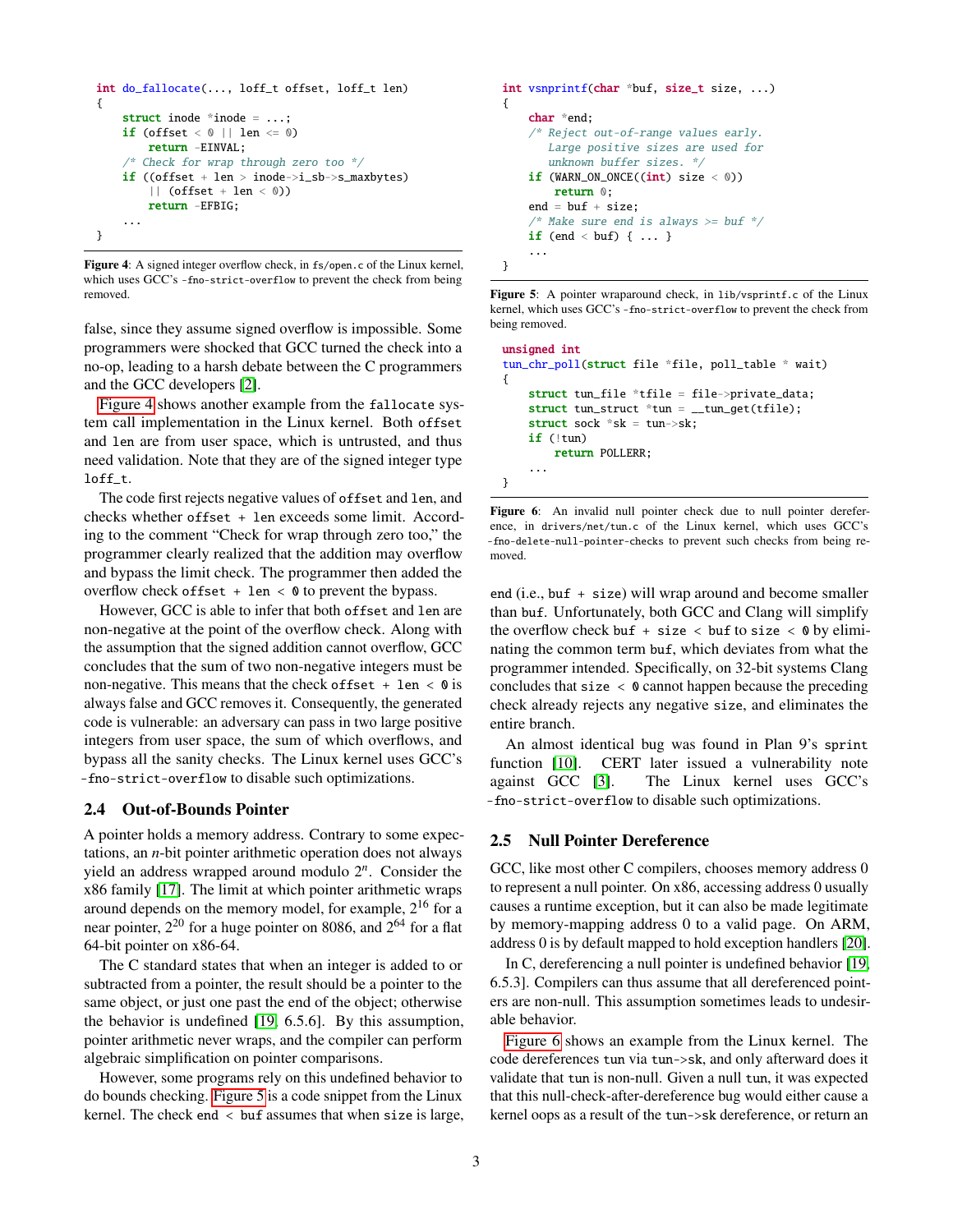```
struct iw_event {
   uint16_t len; /* Real length of this stuff */...
};
static inline char * iwe_stream_add_event(
   char * stream, /* Stream of events */char * ends, \frac{1}{2} end of stream *struct iw_event *iwe, /* Payload */
   int event_len ) /* Size of payload */
{
    /* Check if it's possible */
   if (likely((stream + event_len) < ends)) {
       iwe->len = event_len;
       memcpy(stream, (char * ) iwe, event_len);
       stream += event_len;
   }
   return stream;
}
```
<span id="page-3-0"></span>Figure 7: A strict aliasing violation, in include/net/iw\_handler.h of the Linux kernel, which uses GCC's -fno-strict-aliasing to prevent possible reordering.

error code due to the null pointer check (e.g., when address 0 is mapped). Neither was considered a serious vulnerability.

However, an unexpected optimization makes this bug exploitable. When GCC sees the dereference, it assumes that tun is non-null, and removes the "redundant" null pointer check. An attacker can then continue to run the rest of the function with tun pointing to address 0, leading to privilege escalation [\[9\]](#page-5-15). The Linux kernel started using GCC's -fno-delete-null-pointer-checks to disable such optimizations.

#### 2.6 Type-Punned Pointer Dereference

C gives programmers the freedom to cast pointers of one type to another. Pointer casts are often abused to reinterpret a given object with a different type, a trick known as *type-punning*. By doing so, the programmer expects that two pointers of different types point to the same memory location (i.e., aliasing).

However, the C standard has strict rules for aliasing. In particular, with only a few exceptions, two pointers of different types do *not* alias [\[19,](#page-5-2) 6.5]. Violating strict aliasing leads to undefined behavior.

[Figure 7](#page-3-0) shows an example from the Linux kernel. The function first updates iwe->len, and then copies the content of iwe, which contains the updated iwe->len, to a buffer stream using memcpy. Note that the Linux kernel provides its own optimized memcpy implementation. In this case, when event\_len is a constant 8 on 32-bit systems, the code expands as follows.

```
iwe->len = 8;
*(int * )stream = *(int * )((char * )iwe);*((int *)stream + 1) = *((int *)((char *)iwe) + 1);
```
The expanded code first writes 8 to iwe->len, which is of type uint16\_t, and then reads iwe, which points to the same memory location of iwe->len, using a different type int. According to the strict aliasing rule, GCC concludes that the read and the write do not happen at the same memory location, because they use different pointer types, and reorders the two operations. The generated code thus copies a stale iwe->len

```
struct timeval tv;
unsigned long junk; \frac{1}{2} XXX left uninitialized
                              on purpose */
gettimeofday(&tv, NULL);
srandom((getpid() << 16)
         tv.tv_sec \wedge tv.tv_usec \wedge junk);
```
<span id="page-3-1"></span>Figure 8: An uninitialized variable misuse for random number generation, in lib/libc/stdlib/rand.c of the FreeBSD libc, where the seed computation will be optimized away.

value [\[27\]](#page-5-16). The Linux kernel uses -fno-strict-aliasing to disable optimizations based on strict aliasing.

## 2.7 Uninitialized Read

A local variable in C is *not* initialized to zero by default. A misconception is that such an uninitialized variable lives on the stack, holding a "random" value. This is not true. A compiler may assign the variable to a register (e.g., if its address is never taken), where its value is from the last instruction that modified the register, rather than from the stack. Moreover, on Itanium if the register happens to hold a special not-a-thing value, reading the register traps except for a few instructions [\[16,](#page-5-17) 3.4.3].

Reading an uninitialized variable is undefined behavior in C [\[19,](#page-5-2) 6.3.2.1]. A compiler can assign any value not only to the variable, but also to expressions derived from the variable.

[Figure 8](#page-3-1) shows such a misuse in the srandomdev function of FreeBSD's libc, which also appears in DragonFly BSD and Mac OS X. The corresponding commit message says that the programmer's intention of introducing junk was to "use stack junk value," which is left uninitialized intentionally, as a source of entropy for random number generation. Along with current time from gettimeofday and the process identification from getpid, the code computes a seed value for srandom.

Unfortunately, the use of junk does not introduce more randomness from the stack. GCC assigns junk to a register. Clang further eliminates computation derived from junk completely, and generates code that does *not* use either gettimeofday or getpid.

#### 3 Disabling Offending Optimizations

Experienced C programmers know well that code with undefined behavior can result in surprising results, and many compilers support flags to selectively disable certain optimizations that exploit undefined behavior. One reason for these optimizations, however, is to achieve good performance. This section briefly describes some of these flags, their portability across compilers, and the impact of optimizations that exploit undefined behavior on performance.

#### 3.1 Flags

One way to avoid unwanted optimizations is to lower the optimization level, and see if the bugs like the ones in the previous section disappear. Unfortunately, this workaround is incomplete; for example, GCC still enables some optimizations, such as removing redundant null pointer checks, even at -O0.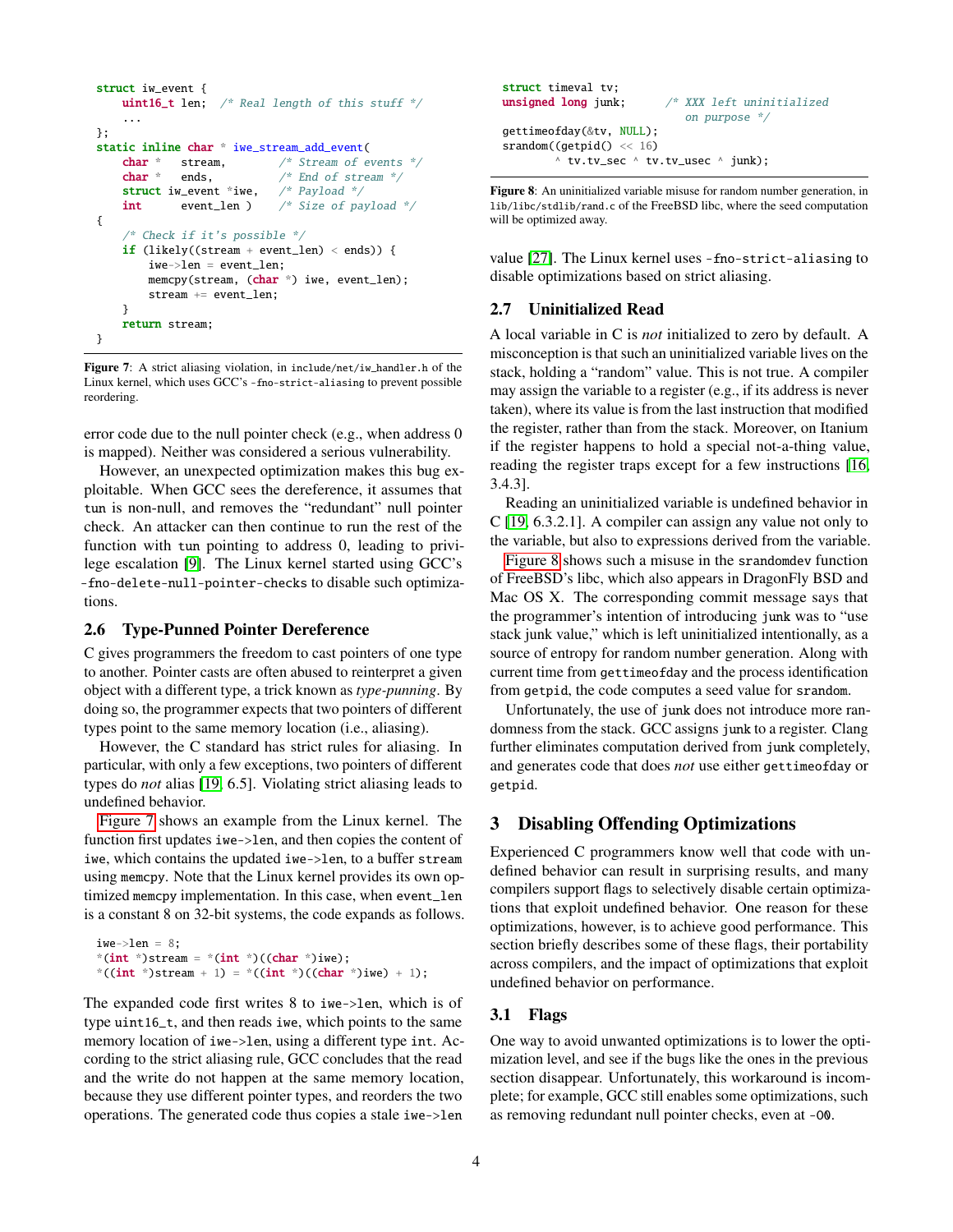Both GCC and Clang provide a set of fine-grained workaround options to explicitly disable certain optimizations, with which security checks that involve undefined behavior are not optimized away. [Figure 9](#page-5-18) summarizes these options and how they are adopted by four open-source projects to disable optimizations that caused bugs. The Linux kernel uses all these workarounds to disable optimizations, the FreeBSD kernel and PostgreSQL keep some of the optimizations, and the Apache HTTP server chooses to enable all these optimizations and fix its code instead. Currently neither GCC nor Clang has options to turn off optimizations that involve division by zero, oversized shift, and uninitialized read.

#### 3.2 Portability

A standard-conforming C compiler is *not* obligated to provide the flags described in the previous subsection. For example, one cannot turn off optimizations based on signed integer overflow when using IBM's XL and Intel's C compilers (even with -O0). Even for the same option, each compiler may implement it in a different way. For example, -fno-strict-overflow in GCC does not fully enforce two's complement on signed integers as -fwrapv does, usually allowing more optimizations [\[26\]](#page-5-19), while in Clang it is merely a synonym for -fwrapv. Furthermore, the same workaround may appear as different options in two compilers.

## <span id="page-4-0"></span>3.3 Performance

To understand how disabling these optimizations may impact performance, we ran SPECint 2006 with GCC and Clang, respectively, and measured the slowdown when compiling the programs with all the three -fno-\* options shown in [Figure 9.](#page-5-18) The experiments were conducted on a 64-bit Ubuntu Linux machine with an Intel Core i7-980 3.3 GHz CPU and 24 GB of memory. We noticed slowdown for 2 out of the 12 programs, as detailed next.

456.hmmer slows down 7.2% with GCC and 9.0% with Clang. The first reason is that the code uses an int array index, which is 32 bits on x86-64, as shown below.

```
int k;
int *ic, *is;
...
for (k = 1; k \leq M; k++) {
    ...
    ic[k] += is[k];
    ...
}
```
As allowed by the C standard, the compiler assumes that the signed addition k++ cannot overflow, and rewrites the loop using a 64-bit loop variable. Without the optimization, however, the compiler has to keep k as 32 bits and generate extra instructions to sign-extend the index k to 64 bits for array access. This is also observed by LLVM developers [\[14\]](#page-5-20).

Surprisingly, by running OProfile we found that the most time-consuming instruction was not the sign extension but loading the array base address is[] from the stack in each iteration. We suspect that the reason is that the generated code consumes one more register for loop variables (i.e., both 32 and 64 bits) due to sign extension, and thus spills is[] on the stack.

If we change the type of k to size\_t, then we no longer observe any slowdown with the workaround options.

462.libquantum slows down 6.3% with GCC and 11.8% with Clang. The core loop is shown below.

```
quantum_reg *reg;
...
// reg->size: int
// reg->node[i].state: unsigned long long
for (i = 0; i < reg\rightarrow size; i++)reg->node[i].state = ...;
```
With strict aliasing, the compiler is able to conclude that updating reg->node[i].state does not change reg->size, since they have different types, and thus moves the load of reg->size out of the loop. Without the optimization, however, the compiler has to generate code that reloads reg->size in each iteration.

If we add a variable to hold reg->size before entering the loop, then we no longer observe any slowdown with the workaround options.

While we observed only moderate performance degradation on two SPECint programs with these workaround options, some previous reports suggest that using them would lead to a nearly 50% drop [\[6\]](#page-5-21), and that re-enabling strict aliasing would bring a noticeable speed-up [\[24\]](#page-5-22).

# 4 Research Opportunities

*Compiler improvements.* One approach to eliminate bugs due to undefined behavior is to require compilers to detect undefined behavior and emit good warnings. For example, in [Figure 1,](#page-1-0) a good warning would read "removing a zero check !msize at line *x*, due to the assumption that msize, used as a divisor at line *y*, cannot be zero." However, current C compilers lack such support, and adding such support is difficult [\[21\]](#page-5-23).

Flagging all unexpected behavior statically is undecidable [\[13\]](#page-5-24). Therefore, C compilers provide options to insert runtime checks on undefined behavior, such as GCC's -ftrapv (for signed integer overflow) and Clang's -fcatch-undefined-behavior. Similar tools include the IOC integer overflow checker [\[11\]](#page-5-25). They help programmers catch undefined behavior at run time. However, these checks cover only a subset of undefined behavior that occurs on particular execution paths with given input, and are thus incomplete.

Another way to catch bugs due to undefined behavior is to define "expected" semantics for the constructs that have undefined behavior, and subsequently check if the compiled code after optimizations has the same program semantics as the non-optimized one. Unfortunately, determining program equivalence is undecidable in general [\[25\]](#page-5-26), but it might be possible to devise heuristics for this problem.

*Bug-finding tools.* Bug finding tools, such as Clang's built-in static analyzer and the KLEE symbolic execution engine [\[8\]](#page-5-27), are useful for finding undefined behavior. However, these tools often implement different C semantics from the optimizer, and